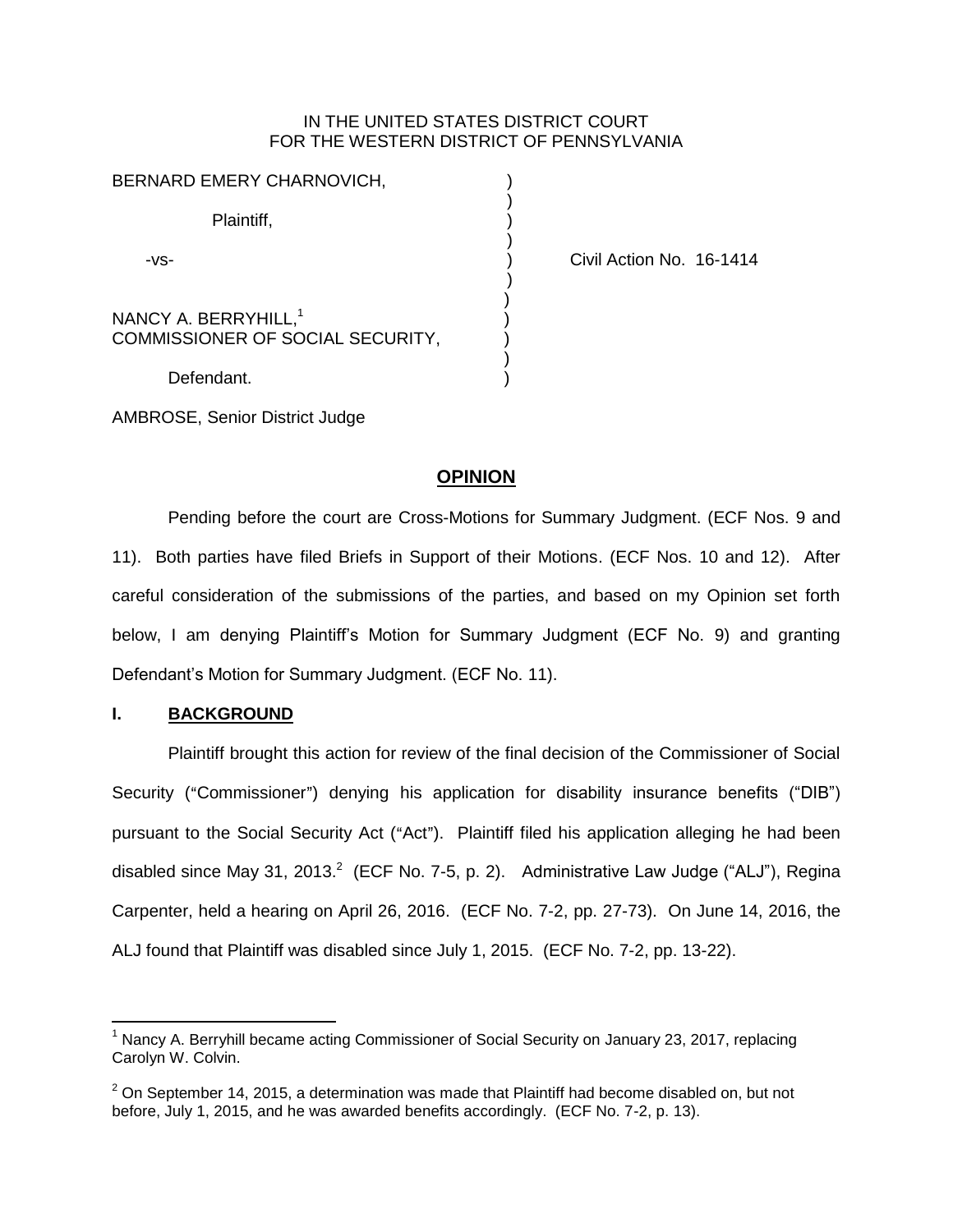After exhausting all administrative remedies, Plaintiff filed the instant action with this court. The parties have filed Cross-Motions for Summary Judgment. (ECF Nos. 9 and 11). The issues are now ripe for review.

### **II. LEGAL ANALYSIS**

#### **A. Standard of Review**

The standard of review in social security cases is whether substantial evidence exists in the record to support the Commissioner's decision. Allen v. Bowen, 881 F.2d 37, 39 (3d Cir. 1989). Substantial evidence has been defined as "more than a mere scintilla. It means such relevant evidence as a reasonable mind might accept as adequate." Ventura v. Shalala, 55 F.3d 900, 901 (3d Cir. 1995), *quoting Richardson v. Perales,* 402 U.S. 389, 401 (1971). Additionally, the Commissioner's findings of fact, if supported by substantial evidence, are conclusive. 42 U.S.C. '405(g); *Dobrowolsky v. Califano,* 606 F.2d 403, 406 (3d Cir. 1979). A district court cannot conduct a *de novo* review of the Commissioner's decision or re-weigh the evidence of record. *Palmer v. Apfel,* 995 F.Supp. 549, 552 (E.D. Pa. 1998). Where the ALJ's findings of fact are supported by substantial evidence, a court is bound by those findings, even if the court would have decided the factual inquiry differently. *Hartranft v. Apfel*, 181 F.3d 358, 360 (3d Cir. 1999). To determine whether a finding is supported by substantial evidence, however, the district court must review the record as a whole. *See,* 5 U.S.C. '706.

To be eligible for social security benefits, the plaintiff must demonstrate that he cannot engage in substantial gainful activity because of a medically determinable physical or mental impairment which can be expected to result in death or which has lasted or can be expected to last for a continuous period of at least 12 months. 42 U.S.C. §423(d)(1)(A); *Brewster v. Heckler*, 786 F.2d 581, 583 (3d Cir. 1986).

The Commissioner has provided the ALJ with a five-step sequential analysis to use when evaluating the disabled status of each claimant. 20 C.F.R. §404.1520(a). The ALJ must determine: (1) whether the claimant is currently engaged in substantial gainful activity; (2) if not,

2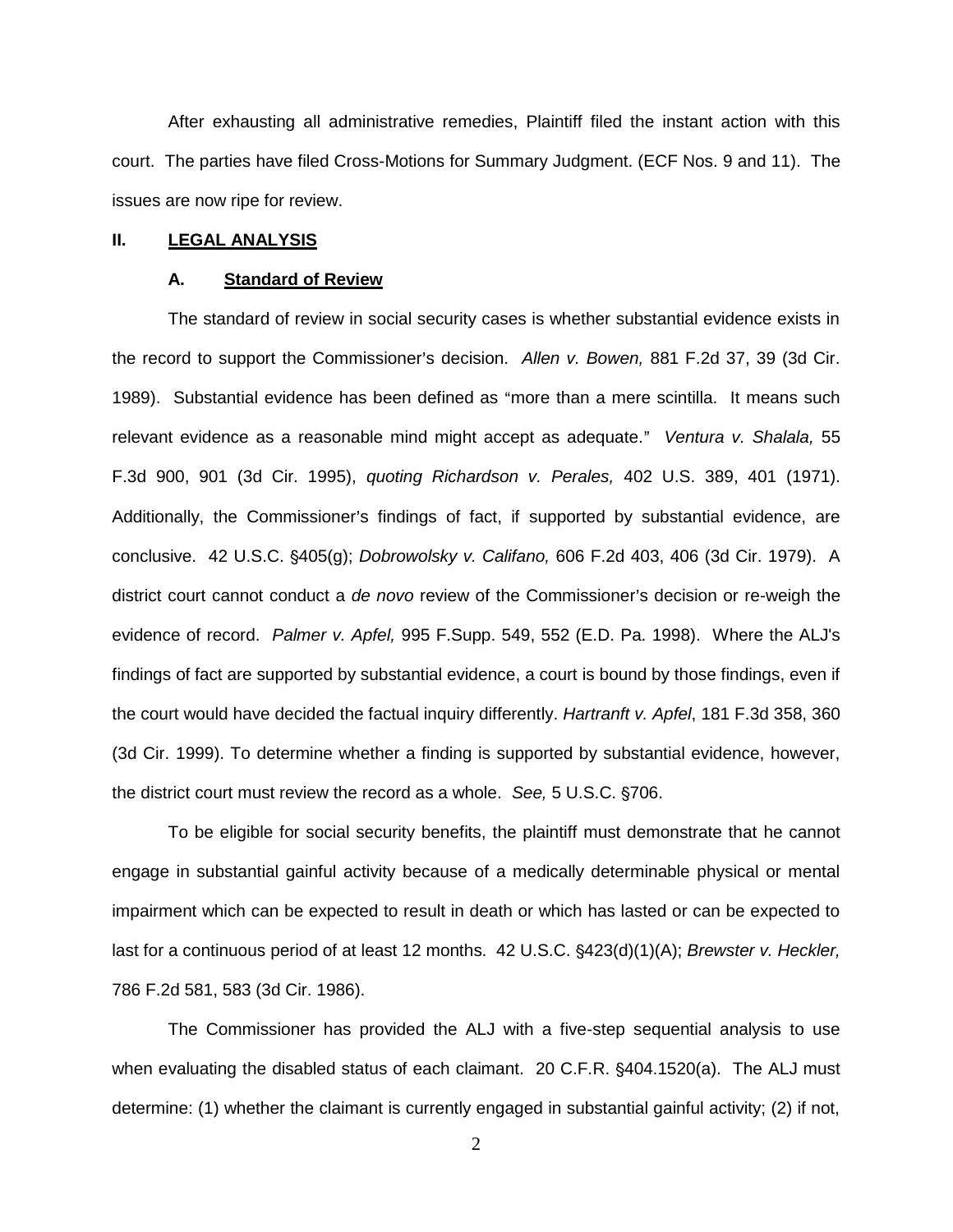whether the claimant has a severe impairment; (3) if the claimant has a severe impairment, whether it meets or equals the criteria listed in 20 C.F.R., pt. 404, subpt. P., appx. 1; (4) if the impairment does not satisfy one of the impairment listings, whether the claimant's impairments prevent him from performing his past relevant work; and (5) if the claimant is incapable of performing his past relevant work, whether he can perform any other work which exists in the national economy, in light of his age, education, work experience and residual functional capacity. 20 C.F.R. §404.1520. The claimant carries the initial burden of demonstrating by medical evidence that he is unable to return to his previous employment (steps 1-4). *Dobrowolsky*, 606 F.2d at 406. Once the claimant meets this burden, the burden of proof shifts to the Commissioner to show that the claimant can engage in alternative substantial gainful activity (step 5). *Id.*

A district court, after reviewing the entire record may affirm, modify, or reverse the decision with or without remand to the Commissioner for rehearing. *Podedworny v. Harris,* 745 F.2d 210, 221 (3d Cir. 1984).

#### **B. Weighing of the Opinion Dr. Ahmad, Plaintiff's Treating Physician**

Plaintiff's first argument is basically that the ALJ erred by failing to give his treating physician, Dr. Ahmad, controlling weight in determining his onset date. (ECF No. 10, pp. 4-8). The amount of weight accorded to medical opinions is well-established. Generally, the ALJ will give more weight to the opinion of a source who has examined the claimant than to a nonexamining source. 20 C.F.R.  $\S$  416.927(c)(1). In addition, the ALJ generally will give more weight to opinions from a treating physician, "since these sources are likely to be the medical professionals most able to provide a detailed, longitudinal picture of [a claimant's] medical impairment(s) and may bring a unique perspective to the medical evidence that cannot be obtained from the objective medical findings alone or from reports of individual examinations, such as consultative examinations or brief hospitalizations." *Id.* § 416.927(c)(2). If the ALJ finds that "a treating source's opinion on the issue(s) of the nature and severity of [a claimant's]

3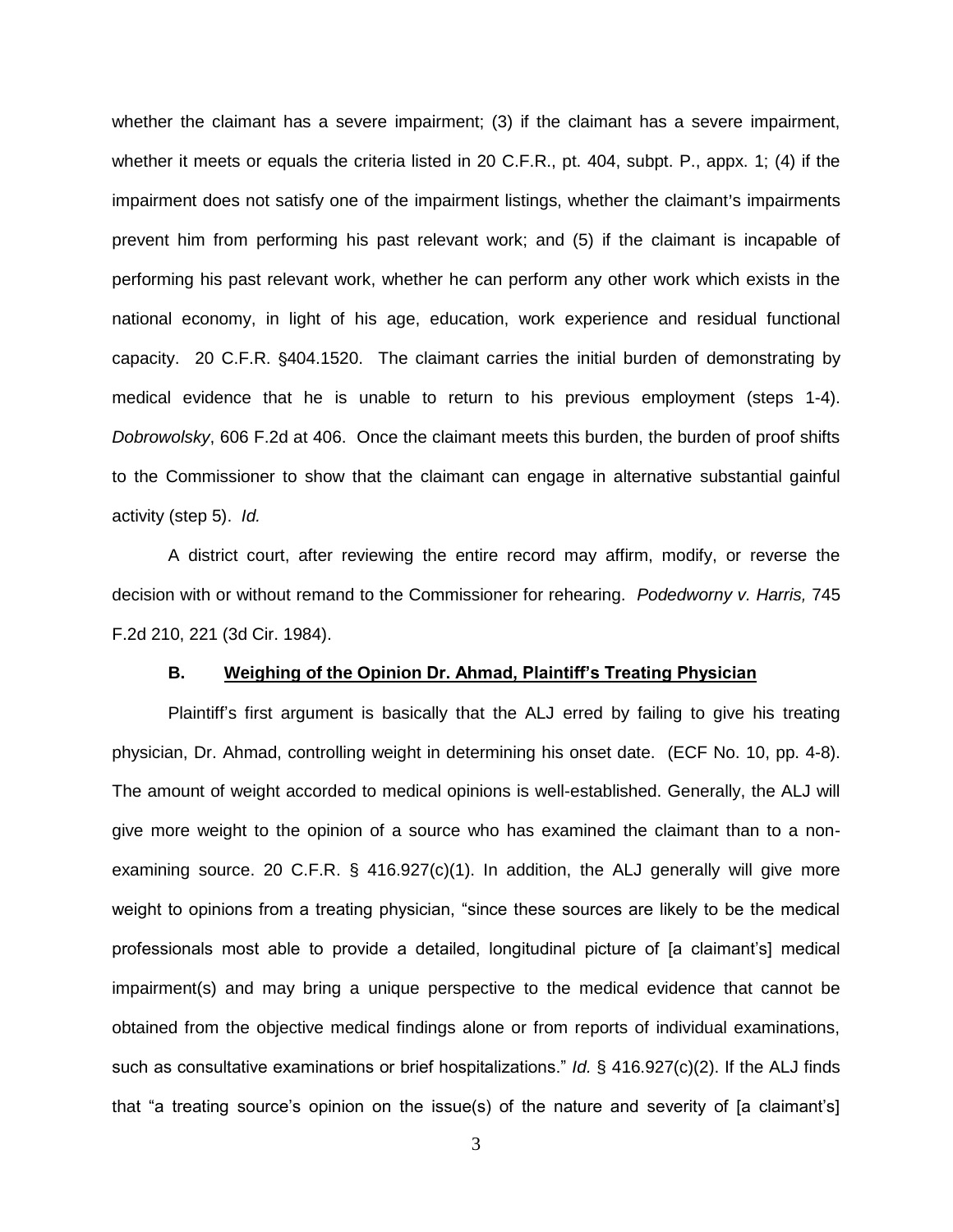impairment(s) is well-supported by medically acceptable clinical and laboratory diagnostic techniques and is not inconsistent with the other substantial evidence [of] record," he must give that opinion controlling weight. *Id.* Also, "the more consistent an opinion is with the record as a whole, the more weight [the ALJ generally] will give to that opinion." *Id.* § 416.927(c)(4).

In the event of conflicting medical evidence, the Court of Appeals for the Third Circuit has explained:

"A cardinal principle guiding disability determinations is that the ALJ accord treating physicians' reports great weight, especially 'when their opinions reflect expert judgment based on continuing observation of the patient's condition over a prolonged period of time.'" *Morales v. Apfel*, 225 F.3d 310, 317 (3d Cir. 2000) (*quoting Plummer v. Apfel*, 186 F.3d 422, 429 (3d Cir. 1999)). However, "where . . . the opinion of a treating physician conflicts with that of a non-treating, nonexamining physician, the ALJ may choose whom to credit" and may reject the treating physician's assessment if such rejection is based on contradictory medical evidence. *Id.* Similarly, under 20 C.F.R. § 416.927(d)(2), the opinion of a treating physician is to be given controlling weight only when it is well-supported by medical evidence and is consistent with other evidence in the record.

*Becker v. Comm'r of Social Sec. Admin.*, No. 10-2517, 2010 WL 5078238, at \*5 (3d Cir. Dec.

14, 2010). Although the ALJ may choose whom to credit when faced with a conflict, he "cannot

reject evidence for no reason or for the wrong reason." *Diaz v. Comm'r of Soc. Security*, 577

F.3d 500, 505 (3d Cir. 2009).

In this case, Plaintiff focuses on Dr. Ahmad's letter dated May 4, 2016, $3$  to argue that there is substantial evidence of record to support that his onset date was May of 2013. (ECF No. 10, pp. 4-8). To be clear, the standard is not whether there is evidence to establish Plaintiff's position but, rather, is whether there is substantial evidence to support the ALJ's

 $\overline{a}$ 

 $^3$  The totality of Dr. Ahmad's May 4, 2016, letter contains only one paragraph. (ECF No. 7-11, p. 202). Mr. Bernard Charnovich is a pleasant 65 year-old well known to us with a history of chronic lymphocytic leukemia/small lymphocytic lymphoma. This is a chronic, life-long condition. He has required IV chemotherapy and is now on an oral chemotherapy agent. Side effects of this chemotherapeutic medication include but are not limited to fatigue, immunosuppression, diarrhea, edema, fever, skin rash, and increased risk of infection. Currently, he has experienced fatigue and immunosuppression. He has a history of urinary retention and is to follow up with urology. He requires monthly blood work and his follow ups are scheduled every six to eight weeks. Given the chronic nature of his disease, his follow ups and blood work will be life-long.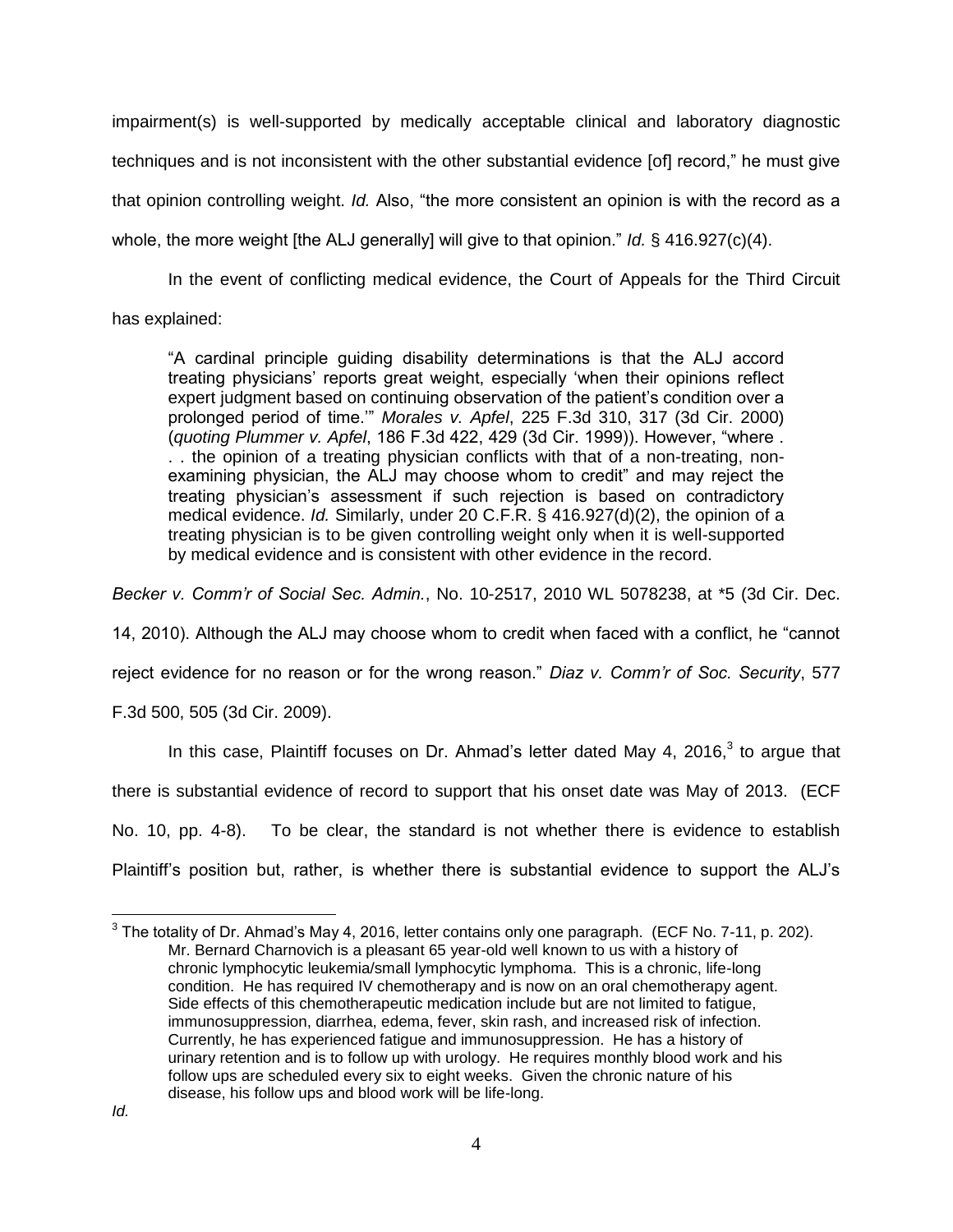finding. *Allen v. Bowen,* 881 F.2d 37, 39 (3d Cir. 1989). Thus, this argument is entirely misplaced.

Nevertheless, I have reviewed the decision with regard to the weighing of Dr. Ahmad's

letter. The ALJ considered the same stating:

Of record is a letter written on May 4, 2016, by Dr. Ahmad, the claimant's treating physician. Dr. Ahmad described the claimant has having a history of "chronic lymphocytic leukemia/small lymphocytic lymphoma" further characterized as a "chronic, life-long condition." The claimant was noted to have required chemotherapy and to have or be at risk for side effects from chemotherapeutic medication. Dr. Ahmad's statements and opinion have been considered and accorded some weight with regard to the claimant's condition since July 1, 2015. However, that physician did not expressly address the claimant's condition or functionality prior to his recurrence/relapse in July/August 2015, or explain the claimant historically demonstrated ability to sustain "substantial gainful activity" despite such condition. Moreover, Dr. Ahmad offered to specific opinion [no] specific opinion as to the claimant's ability to work (Exhibit 10F/1). The undersigned has considered the information provided by the claimant as to his history of medical treatment and work attendance (Exhibit 13E). However, in view of evidence cited and for reasons stated, such information is not found to be consistent with the evidence of record.

(ECF No. 7-2, p. 20). These reasons are appropriate, sufficiently explained and supported by substantial evidence of record. (ECF No. 7-2, pp. 13-22); 20 C.F.R. § 416.927 (discussing the evaluation of medical opinions). Therefore, I find no error in this regard on the part of the ALJ.

Additionally, in support of his argument that Plaintiff's onset date was May 2013, Plaintiff attempts to rely on a record that was not before the ALJ and was only first submitted for review to the Appeals Council. (ECF No. 10, p. 9, *citing,* No. 7-11, p. 203; ECF No. 7-2, p. 5). The instant review of the ALJ's decision is not *de novo* and the ALJ's findings of fact are conclusive if supported by substantial evidence. *Mathews v. Eldridge,* 424 U.S. 319, 339, 96 S.Ct. 893, 905 n. 21 (1976). "[E]vidence that was not before the ALJ cannot be used to argue that the ALJ's decision was not supported by substantial evidence." *Matthews v. Apfel*, 239 F.3d 589, 594 (3d Cir. 2001), *citing, Jones v. Sullivan*, 954 F.2d 125, 128 (3d Cir. 1991). Thus, my review of the ALJ's decision is limited to the evidence that was before him. *Id.;* 42 U.S.C. §405(g).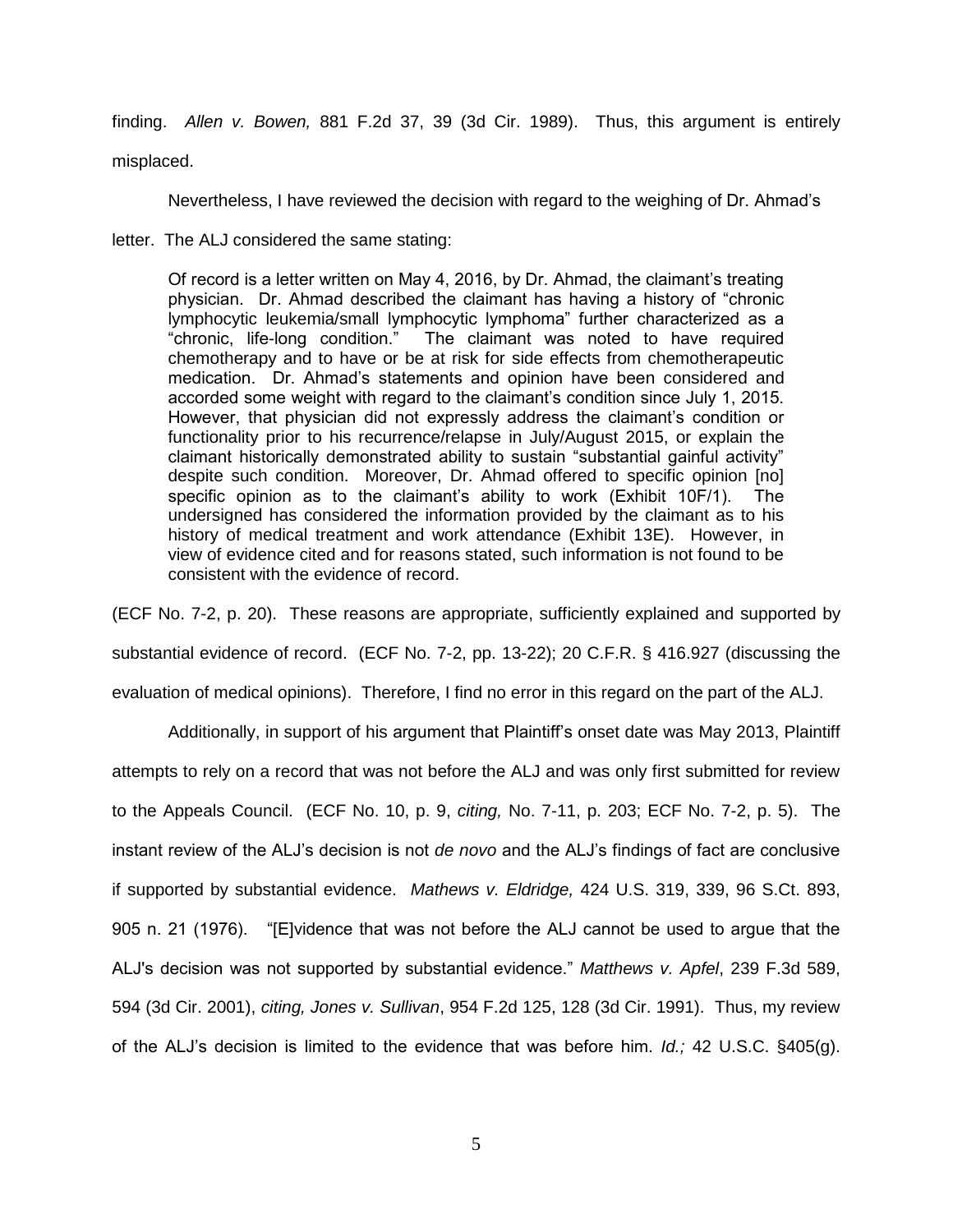Therefore, pursuant to Sentence Four of §405(g), when reviewing the ALJ's decision, I cannot look at the post-decision evidence that was not first submitted to the ALJ.

If, however, a plaintiff proffers evidence that was not previously presented to the ALJ, then a district court may remand pursuant to Sentence Six of 42 U.S.C. §405(g), but only when the evidence is new and material and supported by a demonstration of good cause for not having submitted the evidence before the decision of the ALJ. *Matthews v. Apfel*, 239 F.3d 589, 591-593 (3d Cir. 2001) (Sentence Six review), *citing, Szubak v. Sec'y of HHS,* 745 F.2d 831, 833 (3d Cir. 1984). All three requirements must be satisfied by a plaintiff to justify remand. *Id., citing Szubak,* 745 F.2d at 833. In this case, however, Plaintiff has not made any such arguments. (ECF No. 10).

As a result, I cannot consider the post-decision evidence pursuant to Sentence Four of §405(g) and I find that Plaintiff has failed to satisfy any of the requirements for remand under Sentence Six of §405(g). Consequently, remand is not warranted on this basis.

An appropriate order shall follow.

6